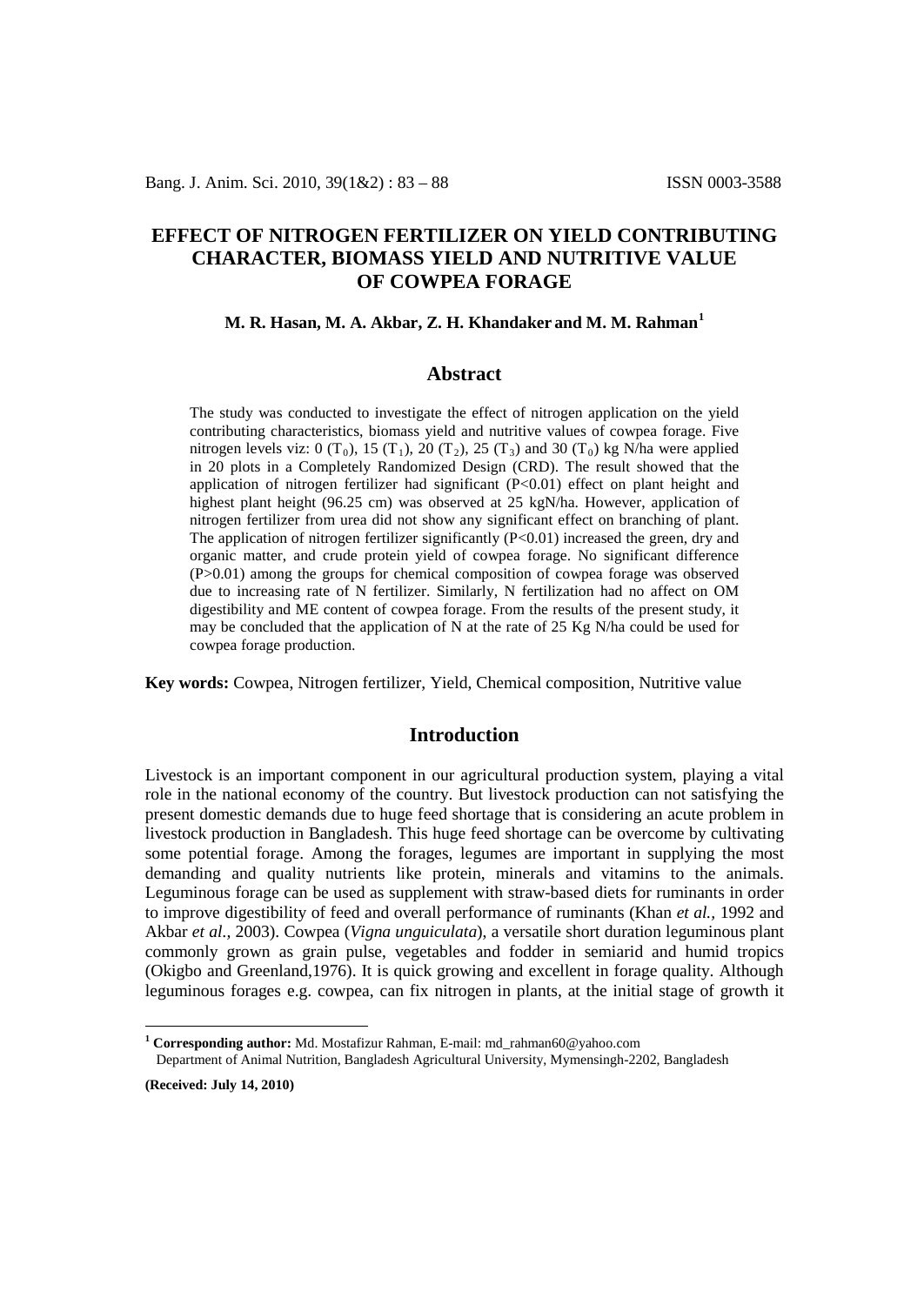Bang. J. Anim. Sci. 2010, 39(1&2)

needs nitrogen fertilizer before formation of nodules in the root system. Therefore, nitrogen fertilizer is also sometimes used as starter dose. Cowpea responds to added nitrogen despite of its capacity to fix nitrogen with *Rhizobium* (Sultana, 2003). Although there are divergent views of nitrogen application to legumes, especially cowpea, results of investigations in the tropics have indicated either no response or significant response to nitrogen fertilizer application (Akinola, 1978). It is also established that crude protein content of forage is increased by increased level of N-fertilizer. Considering the above facts, the present investigation was carried out to study the effect of nitrogen fertilizer on yield contributing characteristics, biomass yield and chemical composition as well as *in vitro* organic matter digestibility (IVOMD) and metabolizable energy contents of cowpea forage (*Vigna unguiculata*).

## **Materials and Methods**

The experiment was conducted in the Department of Animal Nutrition, Bangladesh Agricultural University, Mymensingh. The soil of the experimental site was silt loam texture and contained 0.073% nitrogen (N). The land was flat, moderate drained and above flood levels. The whole land was divided into 20 plots having the size of 16 m<sup>2</sup> (4  $\times$  4 meter). Five nitrogen levels viz: 0  $(T_0)$ , 15  $(T_1)$ , 20  $(T_2)$ , 25  $(T_3)$  and 30  $(T_0)$  kgN/ha were applied randomly in 20 plots in a Completely Randomized Design (CRD) at a seed rate of 80 Kg/ha in line sowing method.

Plant height and branching per plant were measured. Samples of cowpea forage at different fertilizer treatment were collected, dried and ground for further analysis. Collected samples from different treatments were analyzed for chemical composition according to AOAC (1990) method. *In vitro* organic matter digestibility (IVOMD) and ME content of cowpea forage was determined following the method as described by Menke *et al.* (1979). The data generated from the experiment were analyzed using MSTAT statistical program to compute analysis of variance for a Completely Randomized Design (CRD) and differences among the treatment means were determined by the least significant difference test (Steel and Torrie, 1980).

# **Results and Discussion**

#### **Yield contributing characteristics**

## **Plant height and number of branches per plant**

Application of nitrogen fertilizer showed significantly  $(P<0.01)$  higher plant height than that obtained in control group having no fertilizer (Table 1). Among the fertilizer doses, the application of 25 kgN<sub>2</sub>/ha (T<sub>3</sub>) gave the highest plant height (96.25 cm). No significant effect on branching of plant due to increasing level of N fertilizer. Jatasra and Dahia (1988) stated that fodder yield was positively correlated with leaf weight, stem weight, plant height and number of branching per plant. Sultana *et al.* (2005) also reported the similar results on plant height due to increasing N fertilizer.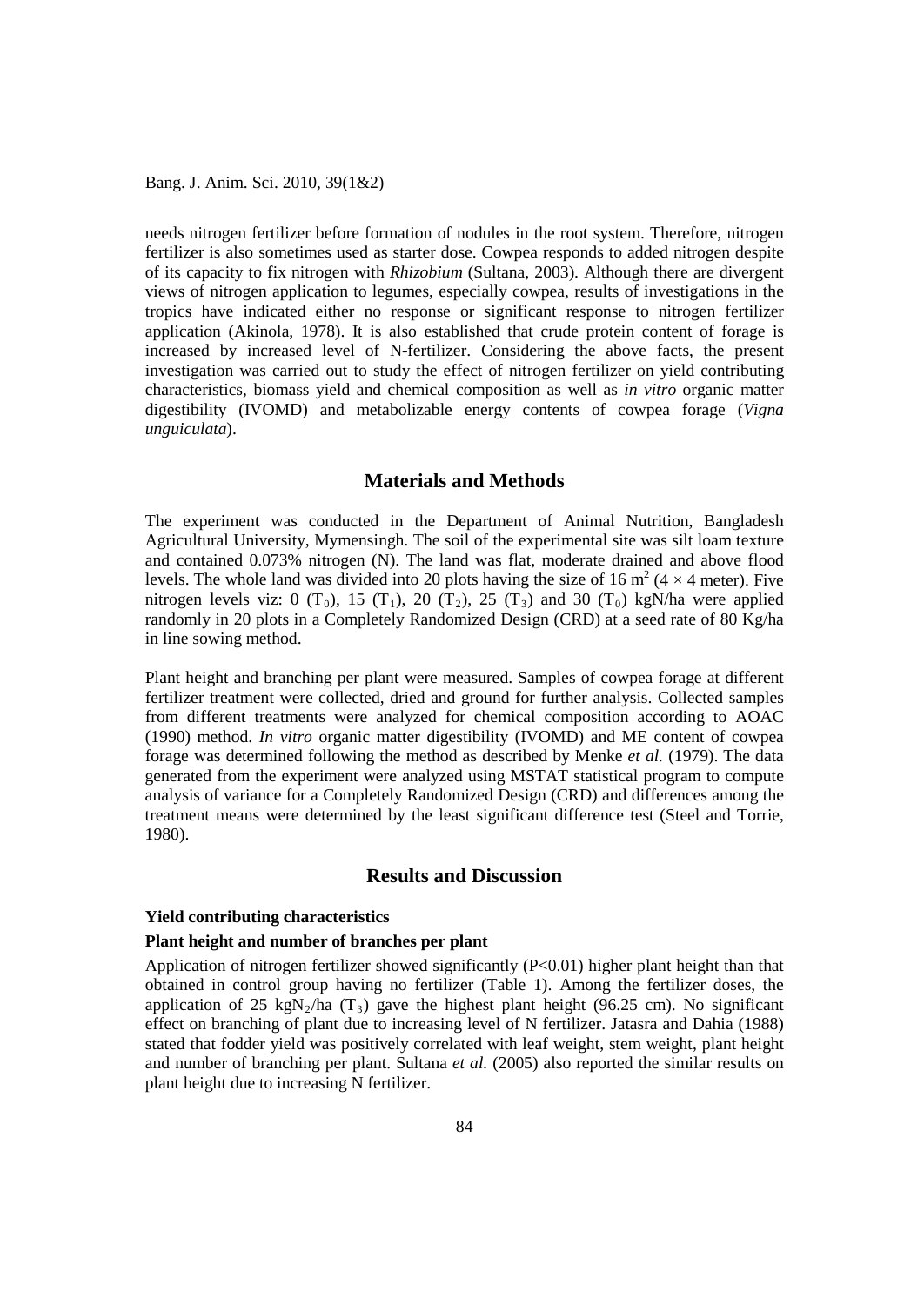### **Biomass yield**

Green matter yield of forage increased with increasing level of nitrogen fertilizer (Table 1) and highest value was observed when urea fertilizer applied at 25 kgN/ha. The increasing yield of green forage of the present experiment is similar to that reported by Kumar *et al.,* (2001) who indicated that the green forage yield increased significantly  $(P<0.05)$  with increase level of nitrogen fertilizer. The increasing trend of green forage yield in response to increasing level of N fertilization was also observed by many other workers (Sultana *et al.,* 2005; Khan *et al.,* 1996 and Rajput and Singh, 1996).

It can be seen from the Table 1 that the increasing doses of nitrogen fertilizer resulted in progressive  $(P<0.01)$  increase in dry matter (DM) and OM yield of cowpea forage. The present findings were in agreement with the findings of Sultana *et al.* (2005) and Khan *et al.* (1992) who found higher DM and OM yield when extra N fertilizer was applied to the land.

The CP yield increased significantly  $(P<0.01)$  with the increasing doses of N fertilizer (Table 1). The increased crude protein yield of cowpea forage was due to application of N fertilizer might be due to increased availability of nitrogen from the soil for synthesis of tissue protein of the plants which have been reflected in the increased growth of plants in the form of plant height and also increased yield of forage. The increased crude protein yield of forage was also reported by Sultana *et al.* (2005) in cowpea forage.

| <b>Parameters</b>         | Treatments <sup>#</sup> |                   |                |                    |                   |      | <b>Level of</b> |
|---------------------------|-------------------------|-------------------|----------------|--------------------|-------------------|------|-----------------|
|                           | $T_0$                   | $T_1$             | T <sub>2</sub> | $T_3$              | T <sub>4</sub>    |      | Sig.            |
| Plant height (cm)         | $78.38^c$               | $79.68^{\circ}$   | $85.63^{bc}$   | $96.25^{\text{a}}$ | $91.15^{ab}$      | 2.57 | $***$           |
| No. of branches per plant | 3.98                    | 4.25              | 4.40           | 4.58               | 4.73              | 0.16 | <b>NS</b>       |
| Biomass yield (MT/ha)     |                         |                   |                |                    |                   |      |                 |
| Green forage              | $33.88^{\circ}$         | $39.13^{b}$       | $40.63^{b}$    | $42.75^{\circ}$    | $42.88^{a}$       | 1.64 | $***$           |
| Dry mater                 | 4.71 <sup>c</sup>       | $5.43^{b}$        | $5.75^{ab}$    | 6.08 <sup>a</sup>  | 6.09 <sup>a</sup> | 0.48 | $**$            |
| Organic mater             | $4.24^\circ$            | 4.88 <sup>b</sup> | $5.18^{ab}$    | $5.47^{\rm a}$     | $5.49^{\rm a}$    | 0.36 | $**$            |
| Crude protein             | 0.89 <sup>c</sup>       | 1.07 <sup>b</sup> | $1.14^{ab}$    | $1.22^a$           | $1.23^a$          | 0.06 | $**$            |

**Table 1. Effect of N-fertilizer on yield characteristics and biomass yield of cow pea forage**

<sup>#</sup> T<sub>0</sub> = No fertilizer, T<sub>1</sub> = 15 kgN<sub>2</sub>/ha, T<sub>2</sub> = 20 kgN<sub>2</sub>/ha, T<sub>3</sub> = 25 kgN<sub>2</sub>/ha, T<sub>4</sub> = 30kgN<sub>2</sub>/ha<br>SEM = Standard error of means; NS = Not-significant; \*\* = P<0.01

a,b,c Mean values with different superscripts differ significantly

#### **Chemical composition**

Dry matter content of cowpea forage varied between 13.93 to 14.21% (Table 2) and no significant (P>0.05) differences found among the treatments although there was slightly increase in this parameter due to fertilizer treatment. In case of organic matter content of cowpea forage, the highest value  $(90.21\%)$  observed in treatment  $T<sub>4</sub>$ . On the other hand, the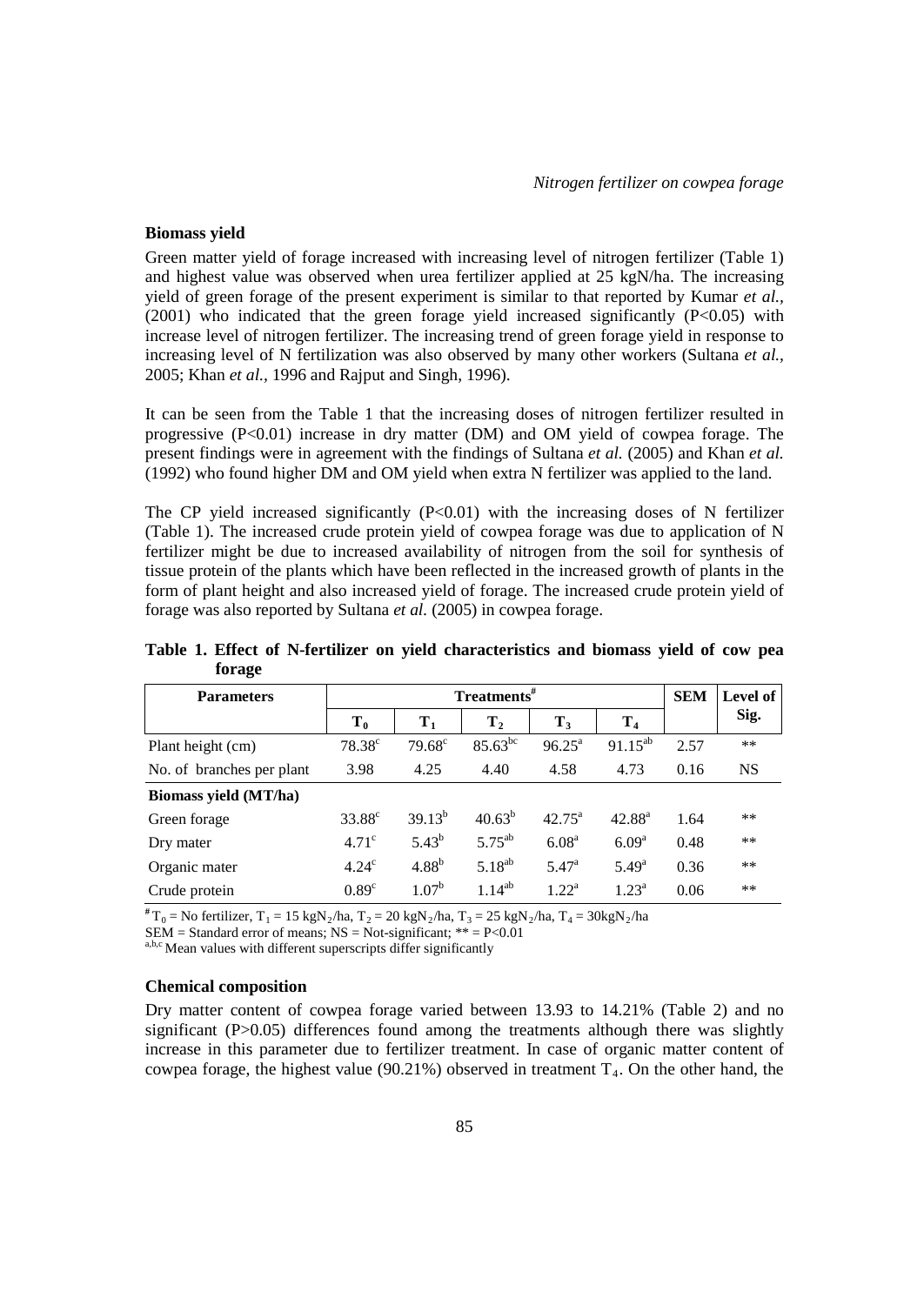Bang. J. Anim. Sci. 2010, 39(1&2)

lowest (89.87%) OM content was observed in treatment  $T_0$  and no significant differences among the treatments were noticed.

Crude protein content of the cowpea whole plant ranged from 18.78 to 20.22% and no significant (P>0.05) difference among the treatments was observed. However, there was a progressive increase in the protein content of cowpea forage being influenced by the increasing level of nitrogen fertilizer.

There was no significant difference of CF content of cowpea among the treatment means. Similarly, no remarkable changes of CF content of cowpea forage was reported by Khan *et al.* (1992) by using increased levels of N fertilizer. No significant differences were observed among treatment groups for NFE, EE and Ash contents of cowpea forage as using different levels of N-fertilizer. Sultana (2003) observed that crude fibre, ether extract, ash and nitrogen free extract contents were not influenced by the increasing levels of N fertilizer.

### *In vitro* **OM digestibility and nutritive value**

#### *In vitro* **organic matter digestibility**

*In vitro* organic matter digestibility of cowpea forage at different levels of N fertilizer application is presented in Table 2. The highest (59.16%) organic matter digestibility was obtained where 30 kgN/ha  $(T_4)$  was applied and the lowest value (55.81%) was obtained at 0 kgN/ha  $(T_0)$ . However, there was no significant (P<0.05) effect of nitrogen fertilizer on the *in vitro* OM digestibility of cowpea forage. Sultana (2003) conducted an experiment by applying different doses N fertilizer on cowpea forage production and obtained a nonsignificant effect on *in vitro* OM digestibility by increasing N-fertilizer from 0 to 45 kg N/ ha. Similarly, Khan *et al.* (1992) did not find any significant increase in the *in vitro* OM digestibility (70.80 and 71.60%) at N-fertilizer application rate of 20, 40, 60 kg/ha on cowpea forage.

### **Metabolizable energy**

Metabolizable energy (ME) content of cowpea forage is presented in Table 2. The values for ME in the present study ranged from 7.34 to 7.86 MJ/kg DM

No significant difference was observed in terms of ME content of cowpea forage due to fertilizer treatment. However, the treatment  $T_4$  (30 kgN/ha) showed the highest value (7.86 MJ/Kg DM) and the lowest value (7.34 MJ/Kg DM) was obtained in treatment  $T_0$  where no fertilizer was applied. The level of N-fertilizer appeared to have no significant effect on ME content of cowpea forage. Sultana (2003) also found no significant effect on nitrogen fertilizer application on ME contents of cowpea. Similar results were also reported by Khan *et al.* (1992) in cowpea forage.

From the present findings it is seen that the plant characteristics (such as: plant height, no. of branches/Plant) were increased with the increasing levels of N fertilizer. The biomass yield of forages was also significantly increased up to fertilizer dose 25 kgN/ha. It may be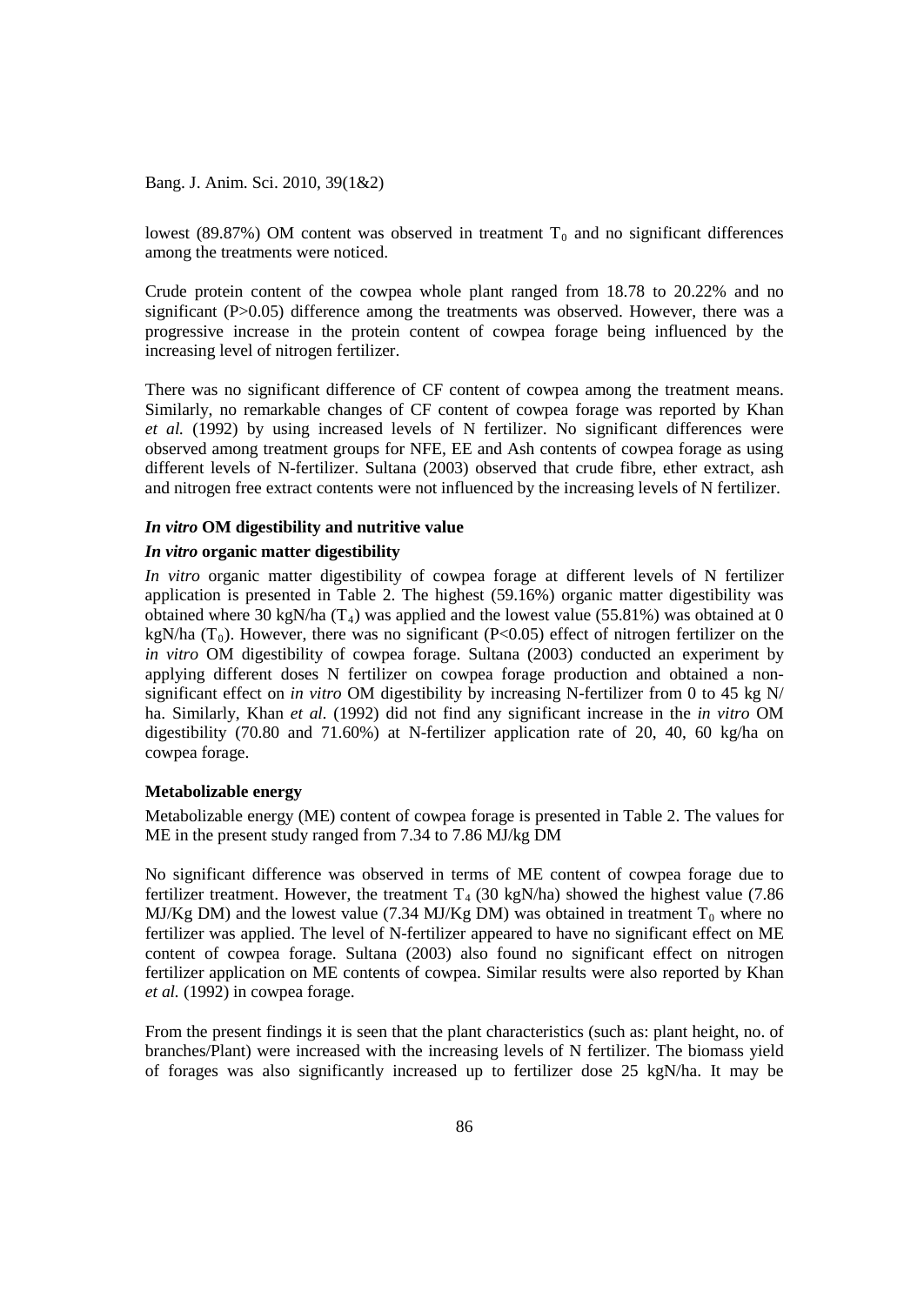concluded that the application of N at the rate of 25 Kg N/ha could be used for cowpea forage production.

| <b>Parameters</b>                                                         |       |       | <b>SEM</b>     | <b>Level of</b> |         |      |           |  |  |  |  |
|---------------------------------------------------------------------------|-------|-------|----------------|-----------------|---------|------|-----------|--|--|--|--|
|                                                                           | $T_0$ | $T_1$ | T <sub>2</sub> | $T_3$           | $T_{4}$ |      | Sig.      |  |  |  |  |
| $DM(\%)$ (Fresh)                                                          | 13.93 | 13.90 | 14.15          | 14.21           | 14.19   | 0.42 | <b>NS</b> |  |  |  |  |
| <b>Chemical composition (on DM basis)</b>                                 |       |       |                |                 |         |      |           |  |  |  |  |
| <b>OM</b>                                                                 | 89.87 | 89.93 | 90.15          | 90.04           | 90.21   | 0.16 | <b>NS</b> |  |  |  |  |
| CP                                                                        | 18.78 | 19.61 | 19.74          | 20.03           | 20.22   | 0.44 | <b>NS</b> |  |  |  |  |
| CF                                                                        | 30.20 | 30.05 | 29.88          | 29.95           | 29.76   | 0.50 | <b>NS</b> |  |  |  |  |
| EE                                                                        | 2.00  | 2.22  | 2.01           | 2.28            | 2.33    | 0.15 | <b>NS</b> |  |  |  |  |
| Ash                                                                       | 10.13 | 10.07 | 9.85           | 9.96            | 9.79    | 0.15 | <b>NS</b> |  |  |  |  |
| <b>NFE</b>                                                                | 38.89 | 38.05 | 38.52          | 37.78           | 37.90   | 0.61 | <b>NS</b> |  |  |  |  |
| In vitro organic matter digestibility (dOM) and metabolizable energy (ME) |       |       |                |                 |         |      |           |  |  |  |  |
| $dOM(\%)$                                                                 | 56.64 | 55.81 | 57.42          | 56.14           | 59.16   | 0.72 | <b>NS</b> |  |  |  |  |
| ME (MJ/kg DM)                                                             | 7.34  | 7.48  | 7.60           | 7.40            | 7.86    | 0.15 | <b>NS</b> |  |  |  |  |

**Table 2. Effect of N-fertilizer on chemical composition and nutritive value of cowpea forage**

 $*$  T<sub>0</sub> = No fertilizer, T<sub>1</sub> = 15 kg N<sub>2</sub>/ha, T<sub>2</sub> = 20 kg N<sub>2</sub>/ha, T<sub>3</sub> = 25 kg N<sub>2</sub>/ha, T<sub>4</sub> = 30kg N<sub>2</sub>/ha

 $SEM = Standard$  error of means;  $NS = Not$ -significant

# **Literature Cited**

- Akbar, M. A., Islam, M. S. and Bhuiya, M. S. U. 2003. Effect of fodder production in rice field on soil nutrient status and of supplementing fodder with rice straw- based diets of dairy cows for milk production. *Tropical and Sub-tropical Agro ecosystem (Special volume),* 3(1-3): 33-37
- Akinola, A. A.1978. Influence of soil organic matter on cowpea: Response to N fertilizer. *American J. Agron.,* 70(1): 25.
- AOAC. 1990. Official methods of analysis. 15<sup>th</sup> Ed. Association of Official Analytical Chemists, Inc., Arlington, Virginia, USA.
- Jatasra, D. S. and Dahiya, B. N. 1988. Relative importance of forage yield components in cowpeas under dry land conditions. Indian J. Agric. Res*.,* 22(1): 1-5.
- Khan, M. J., Tareque, A. M. M. and Shajalal, M. 1992. Effect of inoculation and nitrogen fertilizer on yield chemical composition, *in vitro* organic matter digestibility and energy content of cowpea (*Vigna unguiculata*) forage. Indian J. Anim. Nutr*.,* 9(3): 177-180.
- Khan, M. J., Shajalal, M. and Sarkar, A. R. 1996. Yield, chemical composition and nutritive value of oat (*Avena sativa*) fodder at different levels of nitrogen fertilizer. Bangladesh J. Anim. Sci*.,* 25(1-2): 109-115.